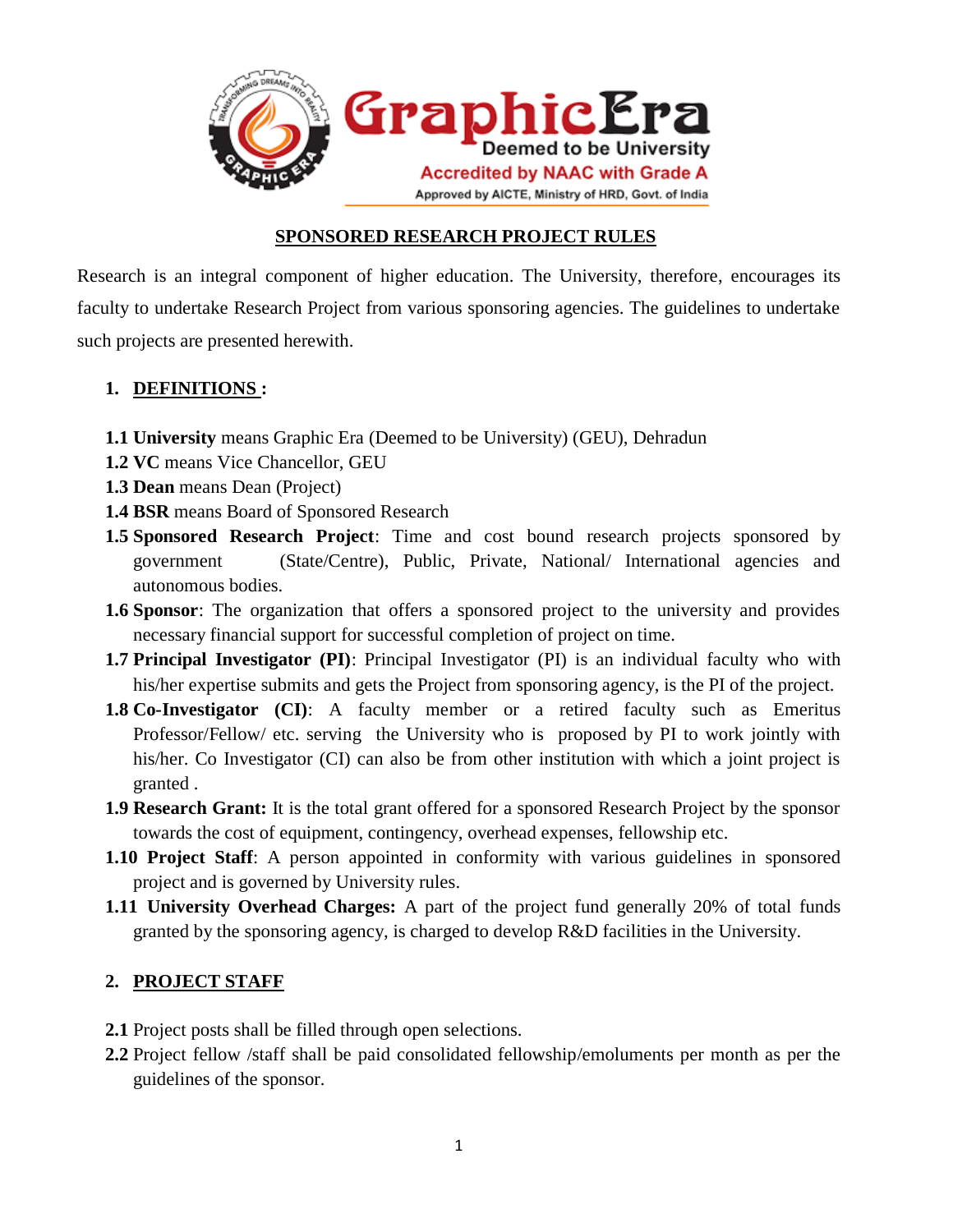- **2.3** The designation for project staff, qualification and experience requirements and consolidated fellowship/emoluments shall be as per the guidelines as agreed by the sponsor.
- **2.4** Appointment on all project post shall be purely on contract basis only.
- **2.5** Project staff will work full time for the project.
- **2.6** The tenure of the project staff will be for the remaining duration of project or one year whichever is less.
- **2.7** Selections of project staff will be as per university norms. However guidelines if any, provided by sponsoring agency may also be followed as far as possible.
- **2.8** In specific circumstances, Adhoc appointment on the post of a person with prescribed qualifications can be considered by Dean (Project).
- **2.9** In special cases, short term assignment on work hire basis may be permitted by Dean (Project) on the request of PI.
- **2.10** Faculty of the University may be granted 15 days of Project leave.
- **2.11** The Project staff shall be entitled to HRA as per university rule. HRA shall be charged to the salary head of the respective project.
- **2.12** HOD on the recommendation of PI, shall sanction the leave of Project staff with information to Registrar & Finance Officer.
- **2.13** Project staff will follow general code of conduct of university and maintain the secrecy of the research findings

### **3. BUDGET**

Total Charges: - The total financial requirement of project should cover the following important aspects.

- i. Permanent equipment if any, to be procured/ fabricated.
- ii. Consumable items.
- iii. Travel and Transport expenses in connection with the project alongwith boarding, lodging, dearness allowance, field allowance to faculty/staff for field works and any other allowance etc.
- iv. Computational or other charges for the work by consultants/hired individual.
- v. Contingency expenses including expenses for work to be carried out on payment basis, remuneration to student assistants etc.
- vi. On collaboration with outside organization/Institutions/individual experts or subcontracting a part of project, the nature, scope and financial budget must be specified in the original proposal.
- vii. Any other charges, relevant to project.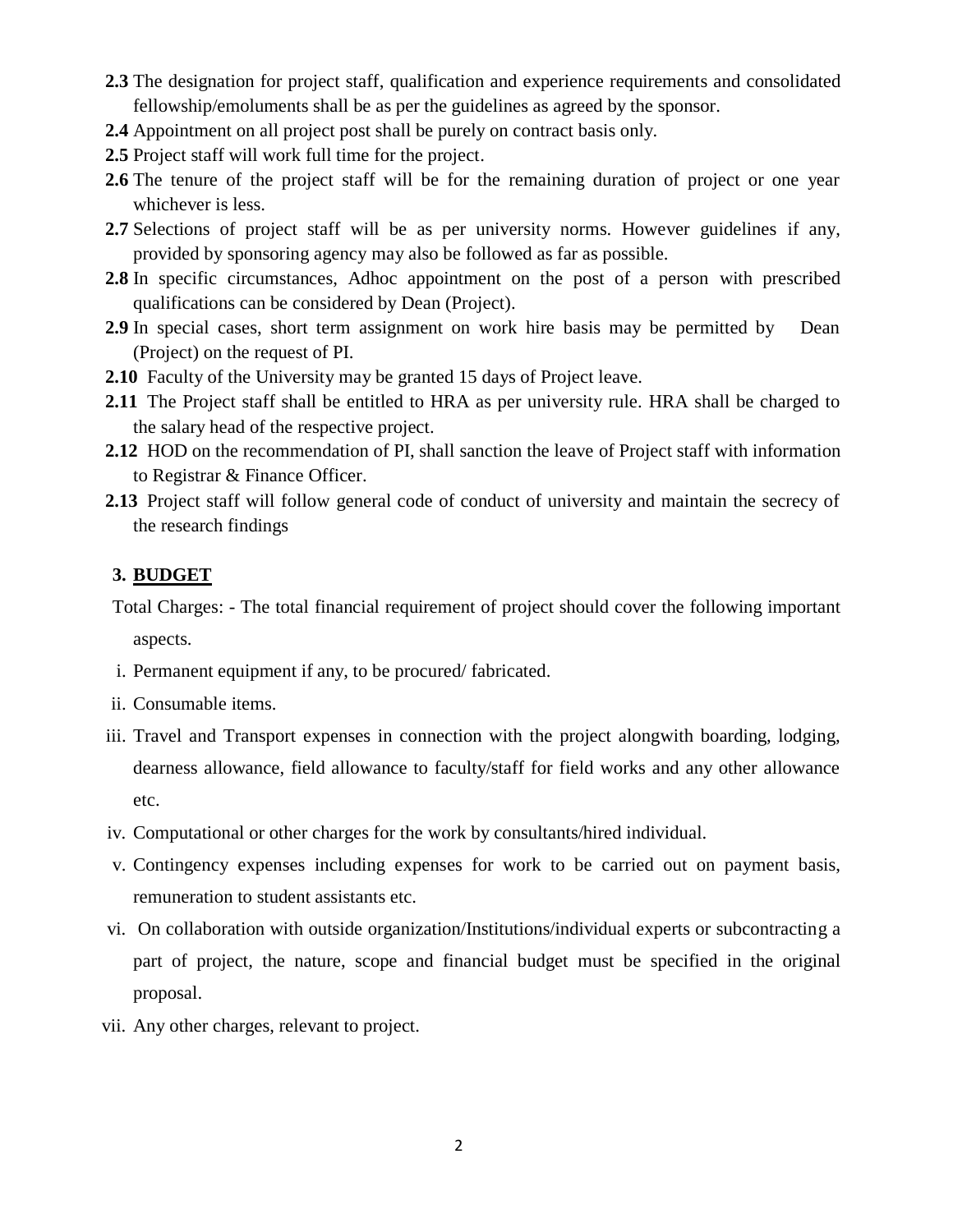### **4. FINANCE AND ACCOUNTS**

- **4.1** At the time of submission of project proposal, the PI shall make a provision of Institutional Overhead, which is normally 20 % of the project cost.
- **4.2** All purchases will be as per the rules of university.
- **4.3** PI shall arrange and maintain procurement-cum purchase register and stock register, as per rules of the University.
- **4.4** Accounts for sponsored project will be the maintained under budget heads specified in the sanctioned letter from the sponsor as per norms of the University/ Sponsoring agency.
- **4.5** All expenditures shall normally be made within the proposed date of completion of the project. Exceptions may be permitted by Dean (Project) with the consent of the sponsor.
- **4.6** In the event of non-availability of funds in the project to meet the excess expenditure (if any) unforeseen reasons, the PI through Dean (Project) to get the sanction of additional fund from University.
- **4.7** TA rules- As per TA/DA rules of the University.
- **4.8** Students not in receipt of any fellowship may be engaged Rs 75/hr with a maximum of 50 hrs /month.
- **4.9** PI can take advance upto Rs 25,000/- normally.
- **4.10** Adjustment for the advance drawn shall be submitted normally within 30 days from the date of issuing the cheque.
- **4.11** All payments to project staff persons engaged on work hire and students engaged for project office will be done by cheque only.
- **4.12** At the time of submission of final report, a Utilization Certificate be also sent.

### **5. DUTIES AND RESPONSIBILITIES OF THE PI**

- **5.1** The PI will prepare research project proposal in conformity with the
	- (i) permitted designations, qualifications and emolument/fellowship for project staff.
	- (ii) general qualifications and experience required for project staff.
	- (iii) provision for University overhead charges as per rules
	- (iv) rules, regulations & statutes of the University.
- **5.2** All proposals shall be submitted to the sponsor through concern HOD and Dean (Projects).
- **5.3** It shall be the responsibility of the PI to get project work completed satisfactorily within the sanctioned grant and duration.
- **5.4** PI shall ensure that the head-wise expenditure does not exceed the budget allocation.
- **5.5** PI shall maintain Stock Register for equipments purchased and be responsible for preparation of final Utilization Certificate (UC) by the Finance Officer of the University.
- **5.6** PI shall be responsible for submission of periodical and/final report of the project. He/she will also send a copy to Dean (Project).
- **5.7** PI shall recommend /control leave due to Research and other Staff working under the project.
- **5.8** If PI leaves the university/ retires or goes on leave, a Co-PI will be appointed by Dean (Project).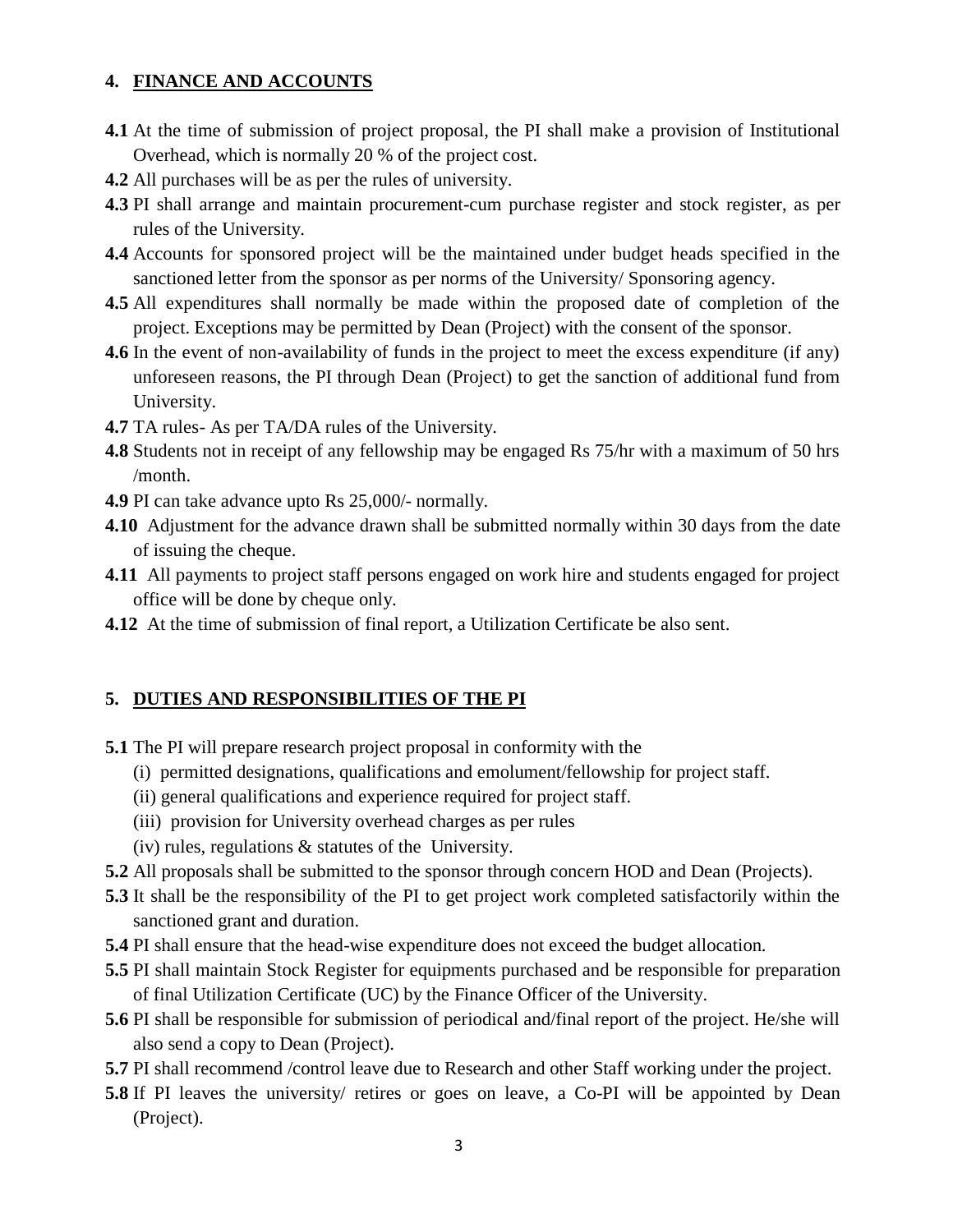### **6. SELECTION PROCEDURE FOR RECRUITMENT OF STAFF**

- **6.1** PI will send the draft advertisement for various posts to Dean Project. After approval of the draft, PI will take necessary steps for notification/advertisement.
- **6.2** PI will advertise the position and receive the applications.
- **6.3** All the applications received against the advertisement will be screened by a committee consisting of
	- i) Dean (Project)/or his/her nominee
	- ii) PI and CI (if any)
	- iii) One faculty member from the Department

### **6.4 Interview**

The PI will fix the date of the interview and get the interview conducted by a Selection Committee.

### **6.5 Selection Committee**

The selection committee shall consist of the following

(i) HOD

- (ii) PI and CI (if any)
- (iii)One faculty member at the level of Professor.
- (iv)One external Expert (if required).
- (v) The PI will send Selection Committee report through Dean (Project) for approval by VC.
- **6.6** The qualifications, experience and salary for JRF, SRF, RA, shall be are as per norms of the University or as approved by sponsoring agency.
- **6.7** In special circumstances, adhoc appointment can be made for a maximum six months or till the regular selections are made whichever is earlier.

# **7. PROJECT MONITORING COMMITTEE**

There shall be a Project Monitoring Committee for each Project of funding more than Rupees one lakh. The committee shall consist of the following members and meet at least once every year to monitor the progress and successful completion of Project work:

- i. Dean Projects/Dean Resrach
- ii. HOD
- iii.PI and CI

iv.An Expert from the University (to be appointed by the Dean (Projects).